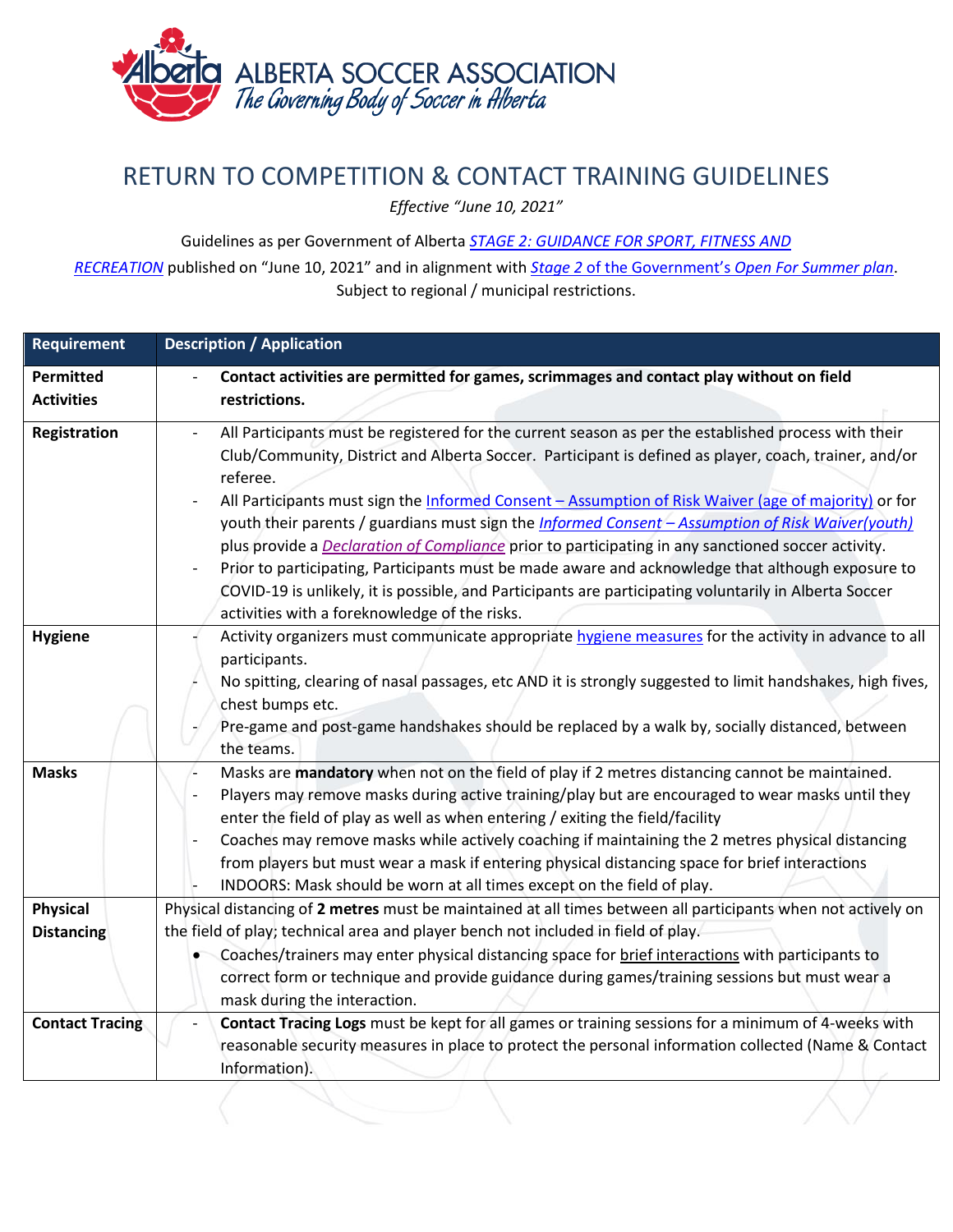| <b>Requirement</b>                             | <b>Description / Application</b>                                                                                                                                                                                                                                                                                                                                                                                                                                                                                                                                                                                                                         |
|------------------------------------------------|----------------------------------------------------------------------------------------------------------------------------------------------------------------------------------------------------------------------------------------------------------------------------------------------------------------------------------------------------------------------------------------------------------------------------------------------------------------------------------------------------------------------------------------------------------------------------------------------------------------------------------------------------------|
| <b>Screening &amp;</b><br><b>Response Plan</b> | Verbal <b>health checks</b> must be completed prior to every session as per COVID-19 Symptoms Checklist.<br>Individuals exhibiting COVID-19 symptoms may not participate in games or training.<br>Rapid Response plans are required to ensure the safe isolation of and swift departure from the facility<br>of a Participant who becomes sick (symptomatic) while participating in a group session.                                                                                                                                                                                                                                                     |
| <b>Equipment</b>                               | All shared equipment must be cleaned and sanitized before and after each group training session or game.                                                                                                                                                                                                                                                                                                                                                                                                                                                                                                                                                 |
|                                                | Equipment cleaning is the responsibility of the home team when participating in games. Games balls<br>should be sanitized before they are provided to the referee and sanitized during stoppages in play, if<br>possible, including halftime.<br>Equipment including, but not limited to, balls, cones, pinnies (bibs), pop up goals and corner flags.<br>Recommend that one individual be assigned responsibility for management of equipment.<br>Goalkeeper gloves cannot be shared                                                                                                                                                                    |
| <b>Scheduling</b>                              | Training sessions must be scheduled and approved by a Club, and/or District.                                                                                                                                                                                                                                                                                                                                                                                                                                                                                                                                                                             |
|                                                | All training schedules and attendance lists must be shared with Club and/or District for contact<br>tracing purposes.<br>A training group must have;                                                                                                                                                                                                                                                                                                                                                                                                                                                                                                     |
|                                                | Two coaches (minimum) for all youth sessions and/or sessions where youth are present - both<br>registered and meeting minimum standards outlined in the section "Coaches with players 18 Years<br>and under"<br>Games/Training must be scheduled to allow sufficient time between activities to allow for:                                                                                                                                                                                                                                                                                                                                               |
|                                                |                                                                                                                                                                                                                                                                                                                                                                                                                                                                                                                                                                                                                                                          |
|                                                | the sanitization of all shared equipment,<br>the coach to wash or sanitize hands if participating in subsequent training sessions,<br>physical distancing of 2 meters to be maintained during entry & exit of training/facility.<br>Scheduling considerations should include minimizing the number of participants arriving/leaving at the same                                                                                                                                                                                                                                                                                                          |
|                                                | time - SEE 11 and UNDER RECOMMENDATIONS BELOW                                                                                                                                                                                                                                                                                                                                                                                                                                                                                                                                                                                                            |
| <b>Travel &amp;</b><br><b>Tournaments</b>      | Travel within the province for games against registered opponents is allowed. Regional restrictions<br>may apply and should be monitored prior to travel                                                                                                                                                                                                                                                                                                                                                                                                                                                                                                 |
|                                                | Travel out of the Province is subject to restrictions in both provinces and should be reviewed<br>Tournaments are allowed in Stage 2 for players aged 12 and over                                                                                                                                                                                                                                                                                                                                                                                                                                                                                        |
| <b>Referees</b>                                | Interaction with referees should be limited and kept to 2 meters distancing at all times with the following<br>exceptions when masks will be worn;                                                                                                                                                                                                                                                                                                                                                                                                                                                                                                       |
|                                                | Pre-game exchange of game sheets - both referee and coach / manager wear mask<br>In-game situations like wall management, free kick management, drop ball management or other<br>management decisions as determined by the Referee - the referee will wear a mask<br>This does not include players moving past the Referee in the run of play to challenge for the ball,<br>mark a player or other natural movements during open play.<br>Any players who intentionally breach the 2 meters distance during the game to interact with the referee will<br>be subject to the appropriate discipline action including warnings, Yellow Cards and Red Cards |